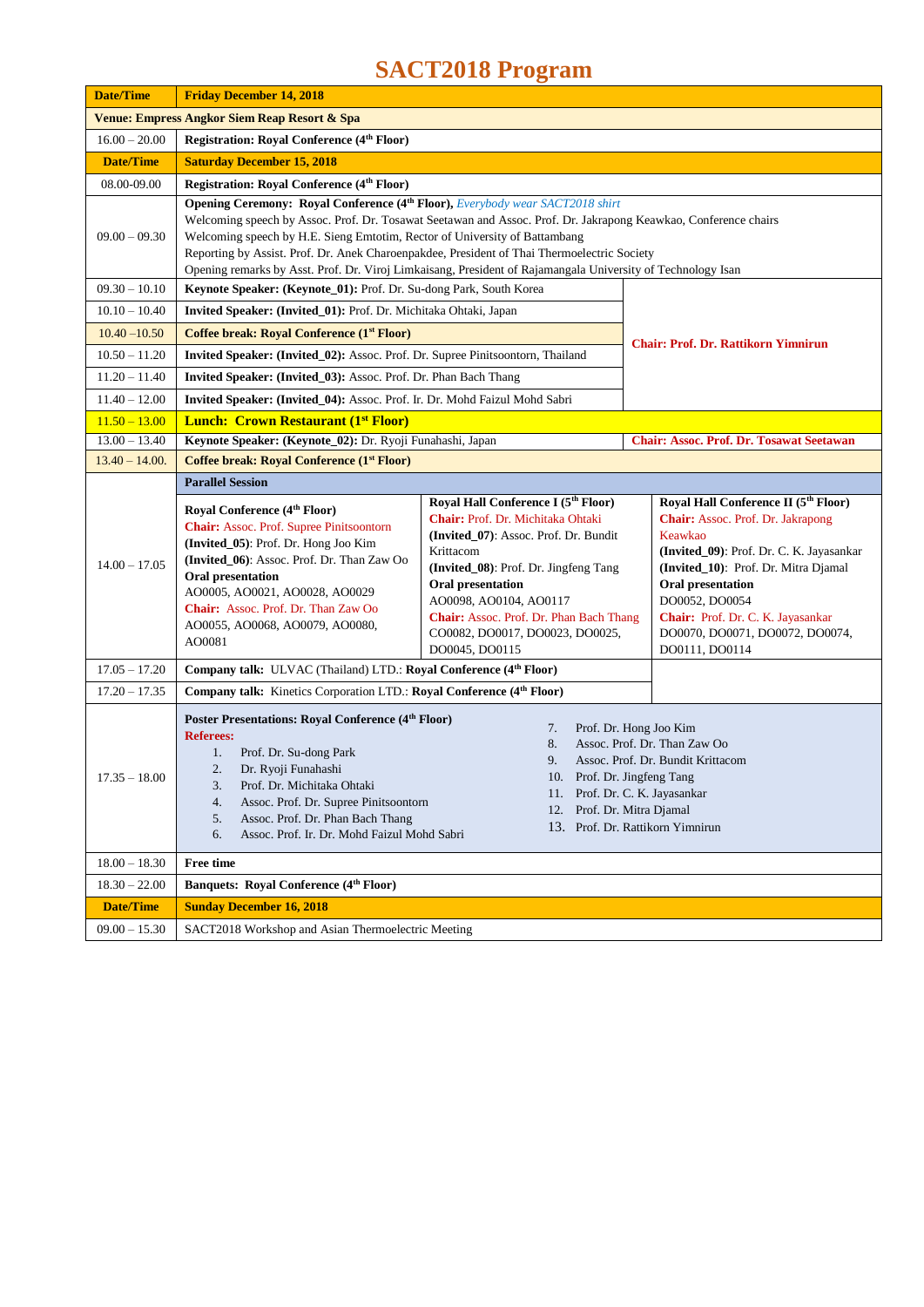## Oral Presentations

| <b>Time</b>     | ID No.     | <b>Topic/Presenter</b>                                                                               |
|-----------------|------------|------------------------------------------------------------------------------------------------------|
|                 |            | <b>Session Presentation; Royal Conference (4th Floor)</b>                                            |
|                 |            | <b>Chairpersons: Assoc. Prof. Supree Pinitsoontorn</b>                                               |
|                 |            | Growth and Characterization of Single Crystals by Bridgman                                           |
| $14.00 - 14.25$ | Invited_05 | and Czochalski Method for Various Applications                                                       |
|                 |            | Prof. Dr. Hong Joo Kim                                                                               |
|                 |            | Review on Perovskites Photovoltaic-Thermoelectric Hybrid                                             |
| $14.30 - 14.55$ | Invited_06 | Devices                                                                                              |
|                 |            | Assoc. Prof. Dr. Than Zaw Oo                                                                         |
|                 |            | Effect of Sb-Doping on the Electronic Structure and                                                  |
| $14.55 - 15.05$ | AO0005     | Thermoelectric Properties of TiNiSn <sub>1-x</sub> Sb <sub>x</sub> ( $x = 0 - 0.125$ ) Half-         |
|                 |            | <b>Heusler Alloys</b>                                                                                |
|                 |            | Mr. Meena Rittiruam                                                                                  |
| $15.05 - 15.20$ | AO0021     | Thermoelectric Properties of SnSe <sub>2</sub> Pulk and Thin Film                                    |
|                 |            | Dr. Anh-Tuan Duong                                                                                   |
|                 |            | Selection of new Silicides for Thermoelectrics Using Online                                          |
| $15.20 - 15.35$ | AO0028     | Database Materials Project                                                                           |
|                 |            | Mr. Sora-at Tanusilp                                                                                 |
| $15.35 - 15.50$ | AO0029     | Half-Heusler FeNbSb: Stability and Thermoelectric Properties                                         |
|                 |            | Miss. Wanthana Silpawilawan                                                                          |
|                 |            | Chairpersons: Assoc. Prof. Dr. Than Zaw Oo                                                           |
|                 |            | Thermoelectric Properties of Heavily Phosphorus-Doped                                                |
| $15.50 - 16.05$ | AO0055     | InSiTe <sub>3</sub>                                                                                  |
|                 |            | Mr. Tawat Suriwong                                                                                   |
|                 |            | Fabrication and Thermoelectric Properties of InSb/Bi Eutectic                                        |
| $16.05 - 16.20$ | AO0068     | Alloy by Melt Spinning and Spark Plasma Sintering                                                    |
|                 |            | Mr. Mohd Natashah Bin Norizan                                                                        |
|                 |            | Synthesis and Thermoelectric Properties of Ca <sub>3</sub> Co <sub>4</sub> O <sub>9</sub> by Sol-gel |
| $16.20 - 16.35$ | AO0079     | and Hot-Pressing Technique                                                                           |
|                 |            | Mr. Anon Angnanon                                                                                    |
|                 |            | Low Electrical Resistivity of Nano WO <sub>3</sub> -doped ZnO                                        |
| $16.35 - 16.50$ | AO0080     | <b>Thermoelectric Material</b>                                                                       |
|                 |            | Mr. Wasu Cheewasukhanont                                                                             |
|                 |            | Reliability Test System for the Thermoelectric Power                                                 |
| $16.50 - 17.05$ | AO0081     | <b>Generation Module</b>                                                                             |
|                 |            | Mr. Seong Joon Heo                                                                                   |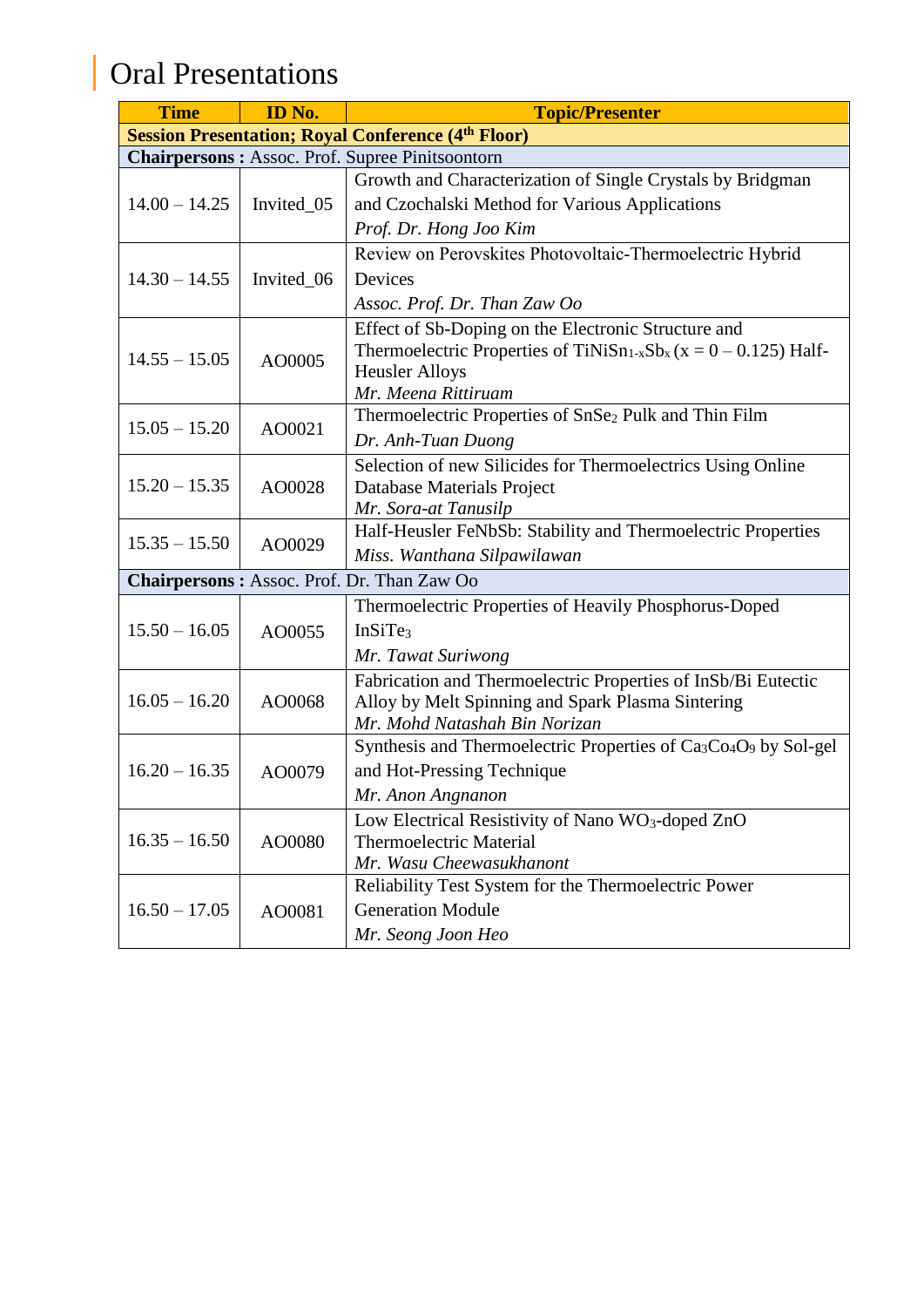| <b>Time</b>                                                      | ID No.     | <b>Topic/Presenter</b>                                                      |  |
|------------------------------------------------------------------|------------|-----------------------------------------------------------------------------|--|
| <b>Session Presentation; Royal Hall Conference I (5th Floor)</b> |            |                                                                             |  |
| Chairpersons: Prof. Dr. Michitaka Ohtaki                         |            |                                                                             |  |
|                                                                  |            | Application of Thermoelectric (TE) Principle on the Cyclic                  |  |
| $14.00 - 14.25$                                                  | Invited_07 | Reversal Flow Combustion of Porous Burner (PB)                              |  |
|                                                                  |            | Assoc. Prof. Dr. Bundit Krittacom                                           |  |
| $14.30 - 14.55$                                                  |            | Gas Discharge and its Applications Under Airflow                            |  |
|                                                                  | Invited_08 | Prof. Dr. Jingfeng Tang                                                     |  |
| $14.55 - 15.05$                                                  | AO0098     | Thermoelectric Properties of Al <sub>8</sub> Mo <sub>3</sub>                |  |
|                                                                  |            | Mr. Kunio Yamamoto                                                          |  |
| $15.05 - 15.20$                                                  |            | Thermal Conductivity of $BaSn_{1-x}M_xO_{3-\delta}$ (M = Nb or Ta) Ceramics |  |
|                                                                  | AO0104     | Mr. Shimpei Kuwahara                                                        |  |
| $15.20 - 15.35$                                                  | AO0117     | Thermoelectric Properties of Two-Dimensional Dirac Materials                |  |
|                                                                  |            | Dr. Eddwi Hasdeo                                                            |  |
|                                                                  |            | <b>Chairpersons:</b> Assoc. Prof. Dr. Phan Bach Thang                       |  |
|                                                                  |            | Thermoelectric Based Temperature Control for QCM Sensor                     |  |
| $15.35 - 15.50$                                                  | CO0082     | <b>Impedance Measurement</b>                                                |  |
|                                                                  |            | Dr. Setyawan Sakti                                                          |  |
|                                                                  |            | The Kinetics study of Transesterification Reaction for Biodiesel            |  |
| $15.50 - 16.05$                                                  | DO0017     | Production Catalyzed by CaO Derived from Eggshells                          |  |
|                                                                  |            | Dr. Wuttichai Roschat                                                       |  |
|                                                                  |            | Mercury Ions Detection Based on Schiff Base Paper Test Strip                |  |
| $16.05 - 16.20$                                                  | DO0023     | <b>Colorimeter Sensor</b>                                                   |  |
|                                                                  |            | Miss. Piyawan Leepheng                                                      |  |
|                                                                  |            | Chemical Gas Sensors Based on 2D materials: Ab-Initio                       |  |
| $16.20 - 16.35$                                                  | DO0025     | <b>Theoretical Study</b>                                                    |  |
|                                                                  |            | Dr. Thanayut Kaewmaraya                                                     |  |
|                                                                  |            | Surface Modification of Superparamagnetic Iron Oxide                        |  |
| $16.35 - 16.50$                                                  | DO0045     | Nanoparticles and Methyl Methacrylate Molecularly Imprinted                 |  |
|                                                                  |            | Polymer for Gluten Detection                                                |  |
|                                                                  |            | Miss. Dalawan Limthin                                                       |  |
|                                                                  |            | Fabrication Of P-Type (MCCO) Thin Film Using DC Magnetron                   |  |
| $16.50 - 17.05$                                                  | DO0115     | Sputtering As A Preparator For Thermoelectric Module                        |  |
|                                                                  |            | Miss Elysa Nensy Irawan                                                     |  |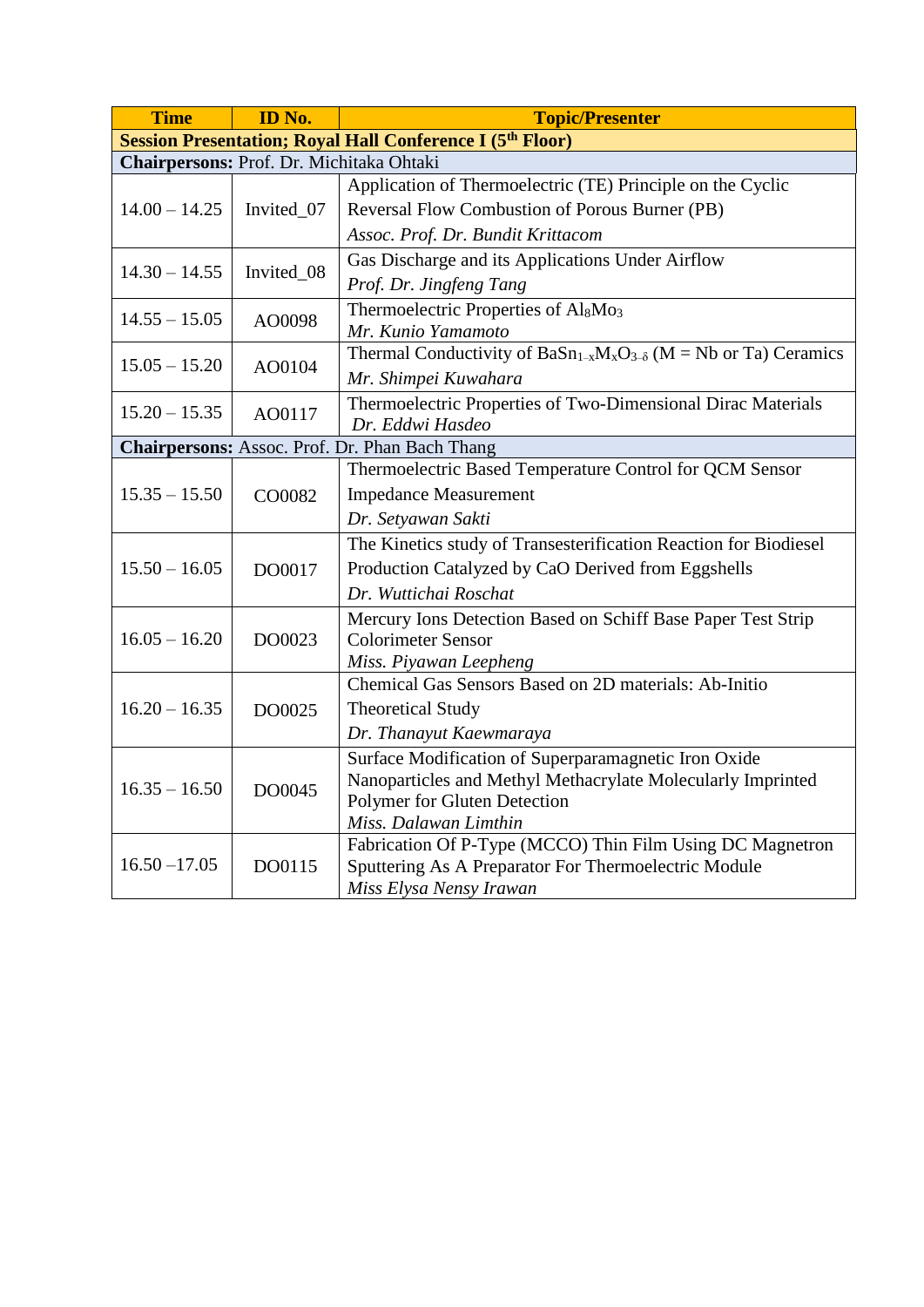| <b>Time</b>                                                       | ID No.     | <b>Topic/Presenter</b>                                                                              |  |
|-------------------------------------------------------------------|------------|-----------------------------------------------------------------------------------------------------|--|
| <b>Session Presentation; Royal Hall Conference II (5th Floor)</b> |            |                                                                                                     |  |
|                                                                   |            | Chairpersons: Assoc. Prof. Dr. Jakrapong Keawkao                                                    |  |
|                                                                   |            | Influence of Lanthanide Addition on the Optical, Thermal and                                        |  |
| $14.00 - 14.25$                                                   | Invited_09 | <b>Electrical Properties of Oxide Glasses</b>                                                       |  |
|                                                                   |            | Prof. Dr. C. K. Jayasankar                                                                          |  |
|                                                                   |            | Growth and Characterization of Single Crystals by Bridgman and                                      |  |
| $14.30 - 14.55$                                                   | Invited_10 | Czochalski Method for Various Applications                                                          |  |
|                                                                   |            | Prof. Dr. Mitra Djamal                                                                              |  |
| $14.55 - 15.05$                                                   | DO0052     | Fluorene Derivative Chemosensors for Cadmium Detection                                              |  |
|                                                                   |            | Miss. Prawonwan Thanakit                                                                            |  |
|                                                                   |            | Preparation, Electrochemical and Catalytic Properties of Hybrid                                     |  |
| $15.05 - 15.20$                                                   | DO0054     | ZnO-Protein Nanocomposite                                                                           |  |
|                                                                   |            | Dr. Wisanu Pecharapa                                                                                |  |
| Chairpersons : Prof. Dr. C. K. Jayasankar                         |            |                                                                                                     |  |
|                                                                   |            | The Physical and Luminescent Properties of $Dy^{3+}$ Doped                                          |  |
| $15.20 - 15.35$                                                   | DO0070     | Phosphate Glasses for Solid State Lighting Devices                                                  |  |
|                                                                   |            | Mr. Muhammad Shoaib                                                                                 |  |
|                                                                   |            | Effects of BaO and Bi <sub>2</sub> O <sub>3</sub> on the Optical and Luminescence                   |  |
| $15.35 - 15.50$                                                   | DO0071     | Properties of Dy <sup>3+</sup> Doped Borophosphate Glasses                                          |  |
|                                                                   |            | Miss. Yaowaluk Tariwong                                                                             |  |
|                                                                   |            | Optical and Physical Investigations of CuO Dope in Glasses                                          |  |
| $15.50 - 16.05$                                                   | DO0072     | Prepared from Rice Husk Ash                                                                         |  |
|                                                                   |            | Mr. Nakarin Singkiburin                                                                             |  |
|                                                                   |            | Enhancement of Emission Intensity in $Dy^{3+}$ Doped ZnO/ZnF <sub>2</sub>                           |  |
| $16.05 - 16.20$                                                   | DO0074     | Phosphoborate Glasses for W-LED Materials                                                           |  |
|                                                                   |            | Dr. Piyachat Meejitpaisan                                                                           |  |
|                                                                   |            | Fabrication of Ca <sub>12</sub> Al <sub>14</sub> O <sub>33</sub> Mayenite Structure by Spark Plasma |  |
| $16.20 - 16.35$                                                   | DO0111     | Sintering                                                                                           |  |
|                                                                   |            | Mr. Chalermpol Rudradawong                                                                          |  |
|                                                                   |            | Effects of Mn Doping on Structure and Electrochemical Properties                                    |  |
| $16.35 - 16.50$                                                   | DO0114     | of BiVO <sub>4</sub> Nanoparticles                                                                  |  |
|                                                                   |            | Dr. Jessada Khajonrit                                                                               |  |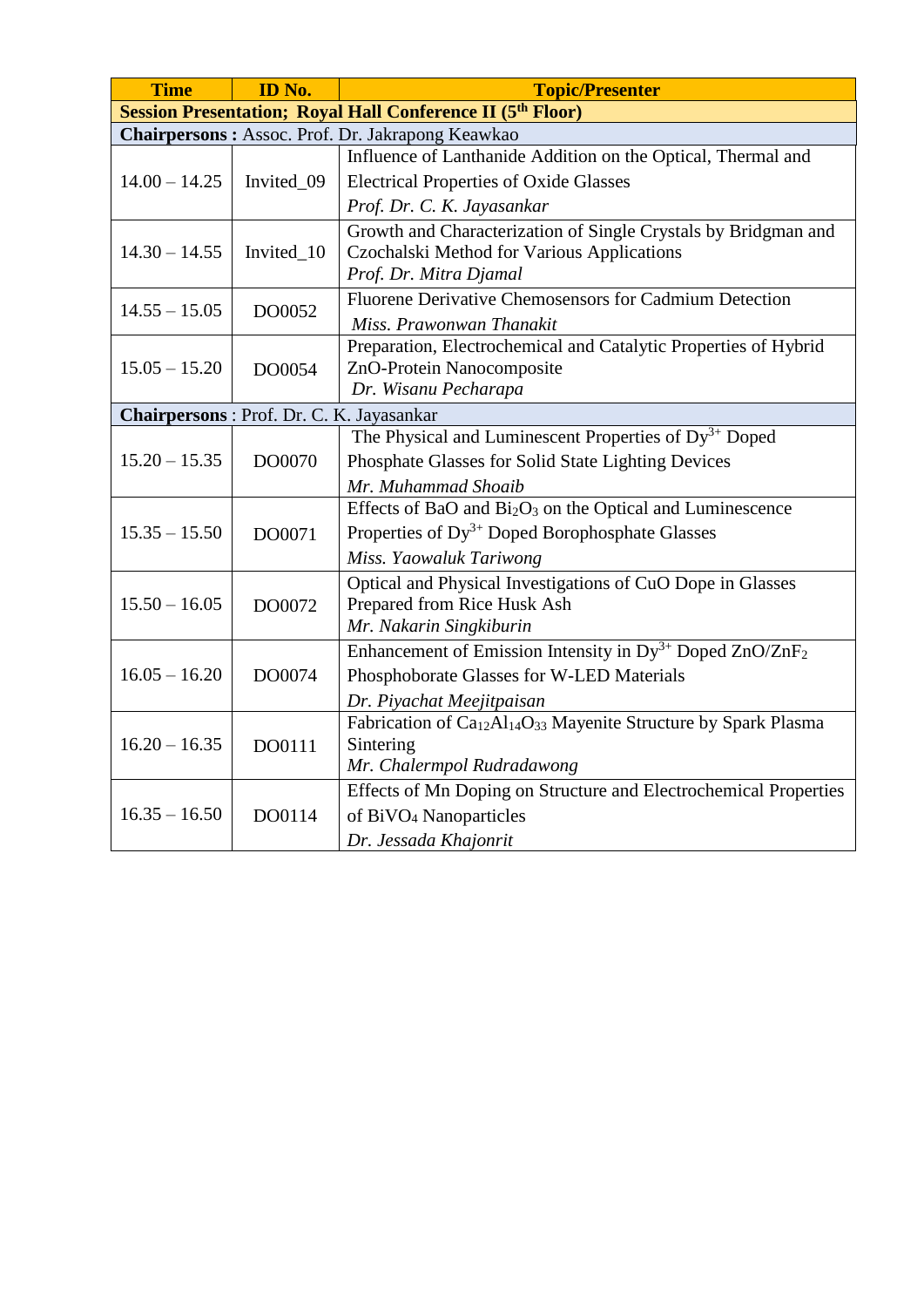## Poster Presentations

| ID     | <b>Topic</b>                                                                                                                                                        |
|--------|---------------------------------------------------------------------------------------------------------------------------------------------------------------------|
|        | <b>Venue: Royal Conference (4th Floor)</b>                                                                                                                          |
|        | <b>Section A: Thermoelectric Materials &amp; modeling</b>                                                                                                           |
| AP0009 | Effect of milling Techniques on the Particle Characteristics of Conductive                                                                                          |
|        | Pr-Substituted YBa <sub>2</sub> CuO <sub>7-y</sub> Compound                                                                                                         |
|        | Mr. Poom Prayoonphokkharat                                                                                                                                          |
|        | Enhancing Thermoelectric Properties of p-type SiGe Alloy Through Optimization                                                                                       |
| AP0010 | of Carrier Concentration and Processing Parameters                                                                                                                  |
|        | Mr. Supree Pinitsoontorn                                                                                                                                            |
| AP0014 | Thermoelectric Performance Evaluation of FevSb <sub>1-x</sub> Se <sub>x</sub> Half-Heusler Compounds<br>Synthesized via Mechanical Alloying and Vacuum Hot Pressing |
|        | Mr. Soon-Chul Ur                                                                                                                                                    |
|        | Synthesis and Thermoelectric properties of Ag-Sb-Te thin films                                                                                                      |
| AP0020 | Mrs. Natchanun Prainetr                                                                                                                                             |
|        | Synthesized Transparent Thermoelectric p-Type γ-CuI Thin Film Using Liquid                                                                                          |
| AP0040 | <b>Iodination Method</b>                                                                                                                                            |
|        | Mr. Narongsak Posopa                                                                                                                                                |
|        | Enhancing Structural, Electrical and Thermoelectric Properties of p-type Antimony                                                                                   |
| AP0048 | Telluride Flexible Films Using Thermal Treatment Via Rapid Microwave-Assisted                                                                                       |
|        | DC Magnetron Sputtering Technique                                                                                                                                   |
|        | Miss. Prasopporn Junlabhut                                                                                                                                          |
|        | Thermoelectric Properties of Bulk p-type Cu <sub>2</sub> ZnSnS <sub>4</sub> Materials Prepared by Hot                                                               |
| AP0062 | <b>Pressing Method</b><br>Mr. Nattee Khottummee                                                                                                                     |
|        | Thermoelectric Properties of N-Doped Ge <sub>2</sub> Sb <sub>2</sub> Te <sub>5</sub> Thin Film                                                                      |
| AP0077 | Miss. Uthumporn Chanmala                                                                                                                                            |
|        | Thermoelectric Properties of Mg-Doped CuCrO <sub>2</sub> Materials                                                                                                  |
| AP0086 | Mr. Dung Hoang                                                                                                                                                      |
|        | Preparation for the Nano Crystallite Size of Thermoelectric CCO-349 by Planetary                                                                                    |
| AP0090 | <b>Ball Mill/Quickly Hot-Press Methods</b>                                                                                                                          |
|        | Miss. Wanatchaporn Namhongsa                                                                                                                                        |
| AP0095 | Controlling Structural and Thermoelectric Properties of Ga and In Dually-Doped                                                                                      |
|        | ZnO Ceramics Via Tuning Powder Particle Size and Phase Segregation                                                                                                  |
|        | Mr. Anh Pham                                                                                                                                                        |
| AP0102 | Modeling and Experimental Study of CaMnO <sub>2</sub> TEG Modules                                                                                                   |
|        | Mr. Keerati Maneesai                                                                                                                                                |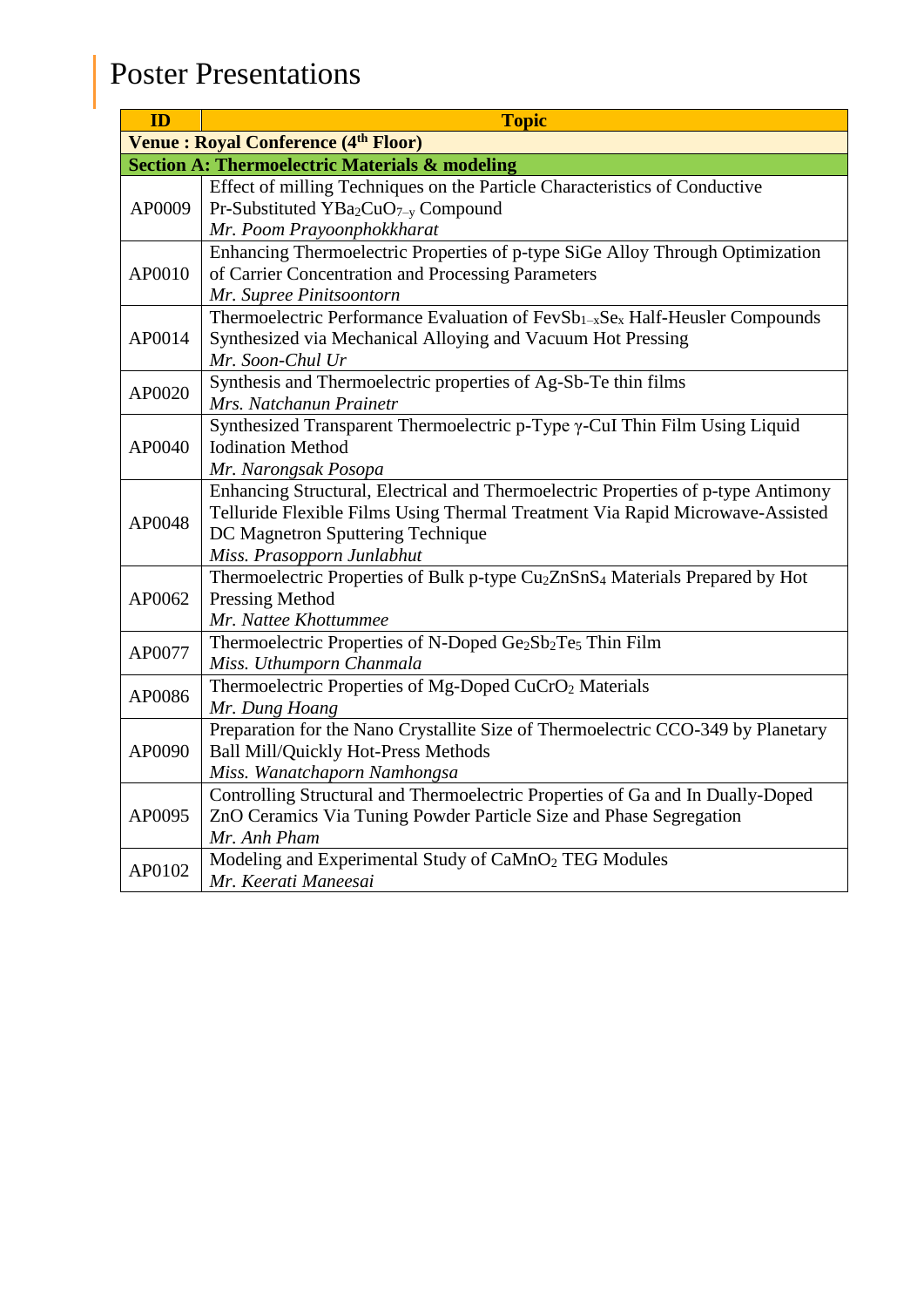| ID            | <b>Topic</b>                                                                |  |  |
|---------------|-----------------------------------------------------------------------------|--|--|
|               | <b>Venue: Royal Conference (4th Floor)</b>                                  |  |  |
|               | <b>Section B: Thermoelectric Device Development &amp; Testing</b>           |  |  |
|               | Electrical Energy Harvesting from Human Heat using Flexible Thermoelectric  |  |  |
| <b>BP0002</b> | Devices                                                                     |  |  |
|               | Mrs. Urai Seetawan                                                          |  |  |
| <b>BP0004</b> | Oxide Thermoelectric Module Application with the Stove                      |  |  |
|               | Mr. Kunchit Singsoog                                                        |  |  |
|               | Fabrication of Thermoelectric Modules by High Pressure Continuous Automatic |  |  |
| <b>BP0094</b> | Machine                                                                     |  |  |
|               | Miss. Sunisar Khammahong                                                    |  |  |
| <b>BP0100</b> | Thin Films Thermoelectric Generator of p-AST/n-BT                           |  |  |
|               | Mr. Somporn Thaowankaew                                                     |  |  |
| <b>BP0110</b> | The Low-Cost and Accuracy Instrument for Measuring Spin Seebeck Effect      |  |  |
|               | Mr. Poramed Wongjom                                                         |  |  |

| ID                                         | <b>Topic</b>                                                                     |  |
|--------------------------------------------|----------------------------------------------------------------------------------|--|
| <b>Venue: Royal Conference (4th Floor)</b> |                                                                                  |  |
|                                            | <b>Section C: Thermoelectric Systems Design and Applications</b>                 |  |
| CP0024                                     | Application of Thermoelectric Generator in Incinerator                           |  |
|                                            | Mr. kongphope Chaarmart                                                          |  |
|                                            | Hybrid Microwave Solid-State Synthesis Method for Rapid Synthesis of SnTe for    |  |
| CP0032                                     | the Thermoelectric Material                                                      |  |
|                                            | Mr. Jakrit Gobpant                                                               |  |
| <b>CP0058</b>                              | Fabrication of New Thermoelectric Block Floor for Power Generator                |  |
|                                            | Mr. Sakorn Inthachai                                                             |  |
|                                            | Prototype of Concrete Block Electric Power Generation from Heat and Applications |  |
| CP0093                                     | in Municipal Melting Furnace or Municipal Incinerator                            |  |
|                                            | Mr. Chaiwat Phrompet                                                             |  |
|                                            | Design and Controller of Thermoelectric Cooler for Turbo Molecular Pump          |  |
| CP0103                                     | <b>Cooling Applications</b>                                                      |  |
|                                            | Dr. Athorn Vora-ud                                                               |  |
| CP0109                                     | Thermoelectric Application with Solution Sensor                                  |  |
|                                            | Mr. Surasak Ruamruk                                                              |  |
| CP0118                                     | Producing Electric from Heat to Renewable Energy                                 |  |
|                                            | <b>Natural Energy Creation House</b>                                             |  |
|                                            | Mr. Wuttipong Chuenboonchu                                                       |  |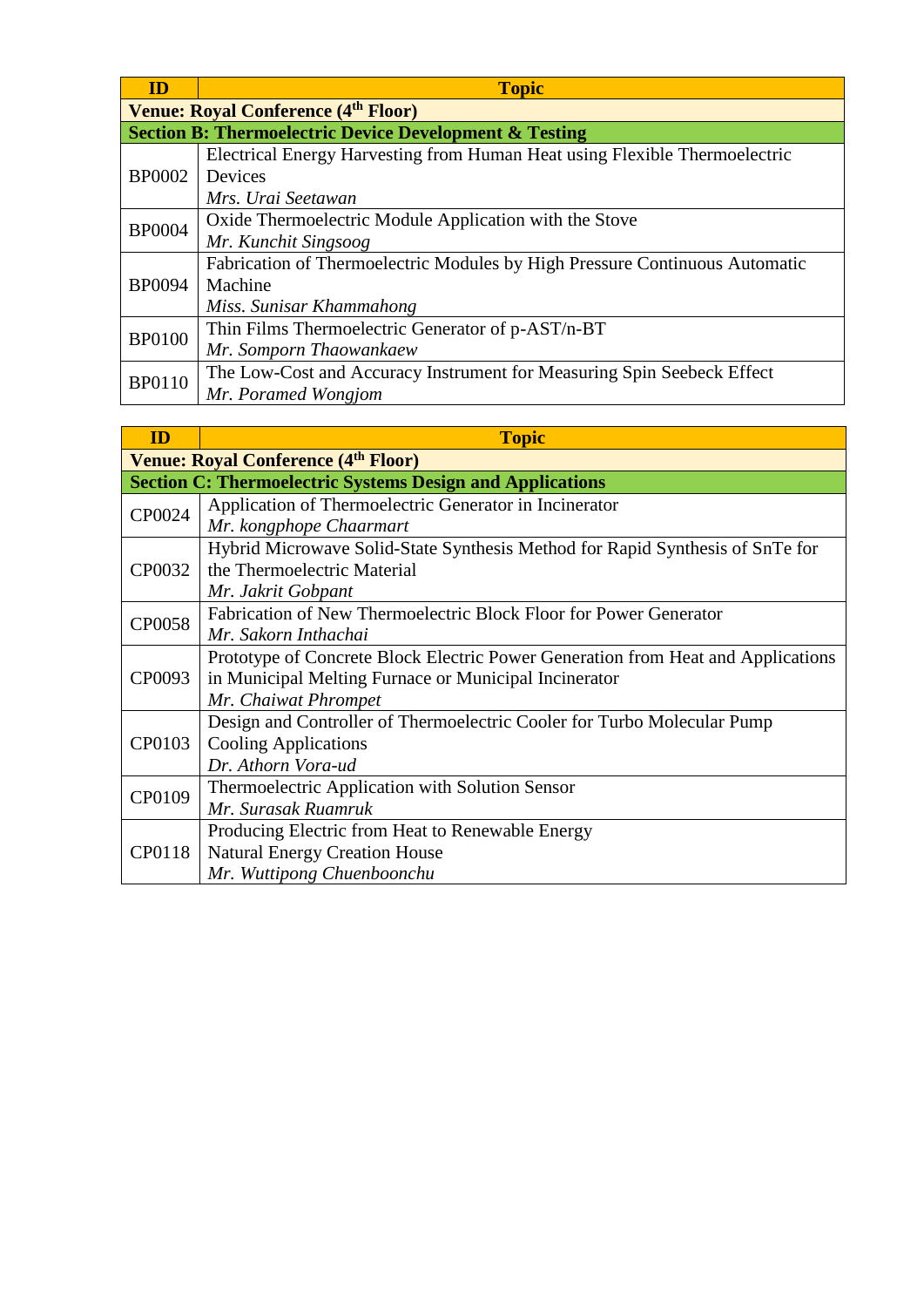| ID            | <b>Topic</b>                                                                                                                                                                              |
|---------------|-------------------------------------------------------------------------------------------------------------------------------------------------------------------------------------------|
|               | <b>Venue: Royal Conference (4th Floor)</b>                                                                                                                                                |
|               | <b>Section D: Other Materials and Applications</b>                                                                                                                                        |
| <b>DP0003</b> | Comparison Study of Clear Glazes at Different Temperatures from Glass Beer<br>Bottles Waste Used as Glaze Decoration on Ceramic Products<br>Mr. Nattawut Ariyajinno                       |
| <b>DP0006</b> | Electrical and Sensitivity Properties of ZnO/TiO <sub>2</sub> Heterojunction Nanocomposites<br>for Ammonia Gas Sensor<br>Miss. Pitchanunt Chaiyo                                          |
| DP0007        | Highly Ordered Titania Nanotube Arrays Synthesized via One-faced and Single-<br>step Anodization<br>Miss. Thanaporn Thumsa-ard                                                            |
| DP0011        | Dielectric and Ferroelectric Properties of $(Pb_{1-x}La_x)(Zr_{0.53}Ti_{0.47})O_3$ Ceramics<br>Mr. Jukkrit Kongphimai                                                                     |
| DP0012        | Enhancements of Growth and Metabolites of Indica rice Callus (Oryza sativa L. cv.<br>Pathumthani1) Using TiO <sub>2</sub> Nanoparticles (Nano-TiO <sub>2</sub> )<br>Dr. Sutee Chutipaijit |
| DP0013        | Nanocarbon Induced Modifications in Morpho-physiogical Characteristics in Rice<br>Plants [Oryza sativa L. cv. Black Jasmine Rice (Hom-nin)]<br>Mr. Sutichai Samart                        |
| DP0015        | Structural, Optical and Electrical Properties of (CdS) <sub>1-x</sub> (ZnTe) <sub>x</sub> Solid Solution Thin<br>Films prepared by Vacuum Thermal Evaporation Method<br>Mr. Dusit Thueman |
| DP0016        | Advanced analysis of collagen materials in functional drink products: Particle size<br>and molar mass by Asymmetrical Flow-Field Flow Fractionation<br>Miss. Warinrampai Uahchinkul       |
| DP0019        | Physicochemical Properties of Biodiesel Product Derived from Lard Oil using<br>Eggshells as a Green Catalyst<br>Mr. Phongsakorn Pholsupho                                                 |
| DP0022        | Influence of 1.25 MeV gamma irradiation on the dielectric properties of poly<br>(vinylidene fluoride)/barium titanate polymer nanocomposite<br>Dr. Siritorn Buranurak                     |
| DP0026        | Synthesis of BiFeO <sub>3</sub> Nanoparticle Prepared by Sol-Gel Method using Aloe Vera<br>Dr. Chivalrat Masingboon                                                                       |
| DP0027        | Synthesize, Characterization and Magnetic Properties of Nanoparticle Nickel Ferrite<br>(NiFe <sub>2</sub> O <sub>4</sub> ) by Sol-Gel Method using Aloe Vera<br>Mr. Wuttichai Wongnarat   |
| <b>DP0030</b> | Enhancement of Biodiesel Synthesis using Acid Treated Golden apple Snail Shell-<br>Derived CaO as Economical and Green Heterogeneous Catalyst<br>Mr. Sunti Phewphong                      |
| DP0031        | I-V Characteristics of Au/ZnO/Au and Au/Sb-doped ZnO/Au double-Junction<br>Structure<br>Mr. Wuttichai Sinornate                                                                           |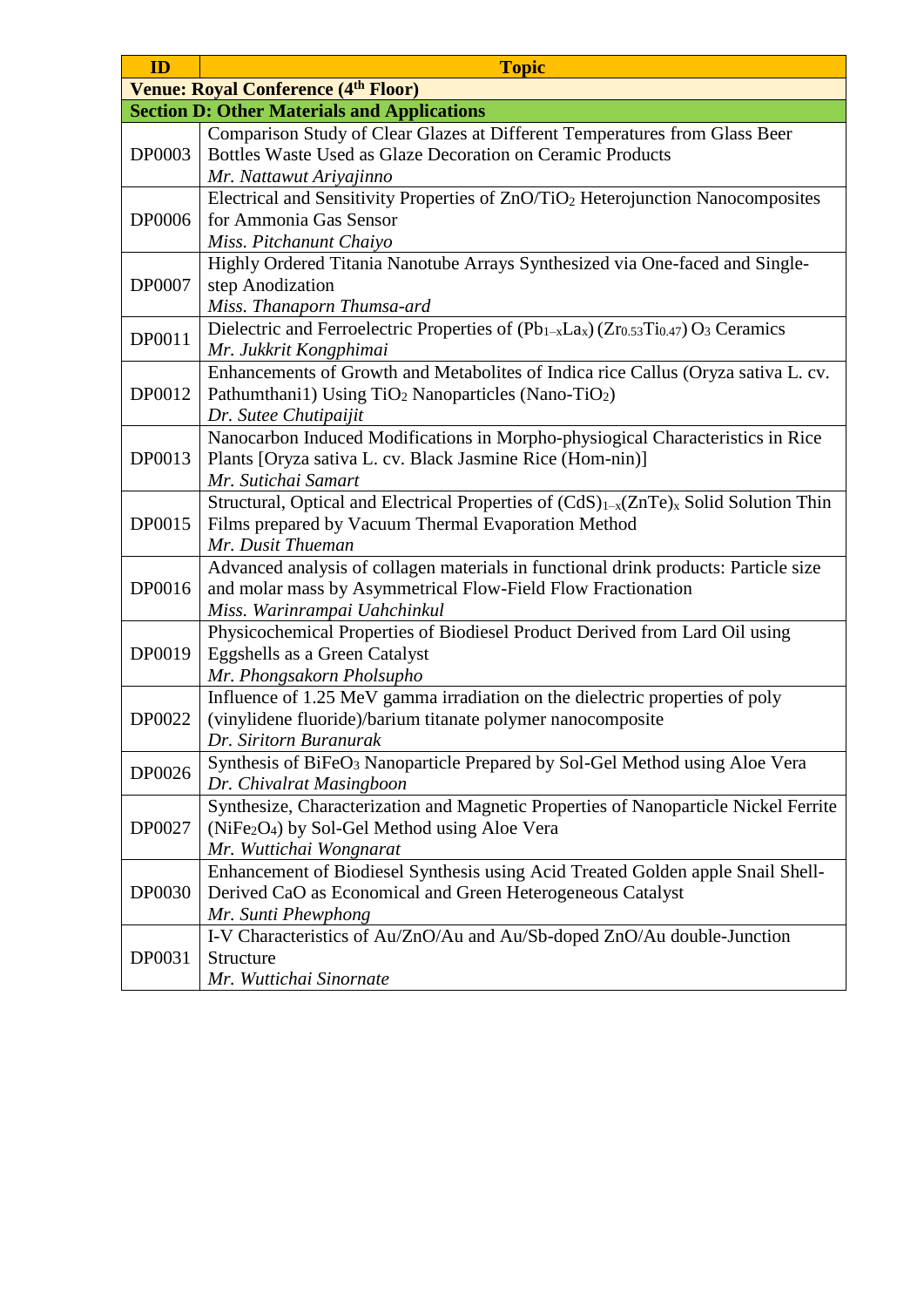| ID            | <b>Topic</b>                                                                                            |
|---------------|---------------------------------------------------------------------------------------------------------|
|               | <b>Venue: Royal Conference (4th Floor)</b>                                                              |
|               | <b>Section D: Other Materials and Applications</b>                                                      |
| DP0033        | Effect of O <sub>2</sub> Plasma Treatment on Optical Properties of Cu-Doped SnO <sub>2</sub> Thin Films |
|               | by O <sub>2</sub> Plasma Treatment                                                                      |
|               | Mr. Natthawirot Somjaijaroen                                                                            |
|               | Effect of Milling Speed and time on Ultrafine ZnO Powder by High energy Ball                            |
| DP0035        | Milling Technique                                                                                       |
|               | Mr. Chatchanan Prommalikit                                                                              |
|               | The Influence of Si/Al ratio in Zeolite Y Structure for Methane and Carbon Dioxide                      |
| DP0037        | Adsorption                                                                                              |
|               | Dr. Nopbhasinthu Patdhanagul                                                                            |
|               | Structural and Optical Properties of C-Bi <sub>2</sub> O <sub>3</sub> Microrod Synthesized by           |
| <b>DP0038</b> | Hydrothermal Method                                                                                     |
|               | Ms. Ruethaithip Wisedsri                                                                                |
|               | Acid Functionalized Silica/Sulfonated Tetrafluoroethylene based Fluoropolymer                           |
| DP0039        | <b>Composite Membranes for PEMFCs</b>                                                                   |
|               | Dr. Yaowapa Treekamol                                                                                   |
|               | Influence of Calcination Temperature on Physical and Electrochemical Properties of                      |
| DP0042        | MnO <sub>2</sub> Nanoparticles Synthesized by Co-Precipitation Method                                   |
|               | Mr. Chokchai Kahattha                                                                                   |
|               | Copper K-edge XAS Study of Copper Transformation Behavior During Annealing                              |
| DP0043        | of Delafossite CuAlO <sub>2</sub> and CuA <sub>l0.9</sub> Fe <sub>0.1</sub> O <sub>2</sub>              |
|               | Mr. Noppanut Daichakomphu                                                                               |
|               | The Performance of Synthetic Zeolite Combined with Activated Carbon for                                 |
| DP0044        | <b>Removal of Linuron Herbicides</b>                                                                    |
|               | Mrs. Rujikarn Sirival                                                                                   |
|               | Enhanced Visible Light Photocatalytic Activity of TiO <sub>2</sub> Hybrid with Natural                  |
| DP0046        | <b>Ilmenite Nanocomposites</b>                                                                          |
|               | Mr. Krisana Chongsri                                                                                    |
| DP0047        | The Method of Sintering Process for Piezoelectric Tape Ceramic                                          |
|               | Dr. Prakrong Plainaek                                                                                   |
|               | Influence of Anodized Voltage on Topography and Surface Wettability of TiO <sub>2</sub>                 |
| DP0049        | Nanotubes Fabricated by Electrochemical Anodization                                                     |
|               | Mr. Chanawee Sattha                                                                                     |
| <b>DP0050</b> | Multi state Mn <sub>3</sub> O <sub>4</sub> Hausmannite-Carbon Nanocomposites Derived from               |
|               | Carbonization of Nano-Manganese Oxide-Cellulose                                                         |
|               | Mr. Weerachon Phoohinkong                                                                               |
|               | Effect of Fuel Content on Dielectric and Piezoelectric of KNLNTS Ceramics                               |
| DP0051        | Prepared by the Combustion Technique                                                                    |
|               | Dr. Krailas Mathrmool                                                                                   |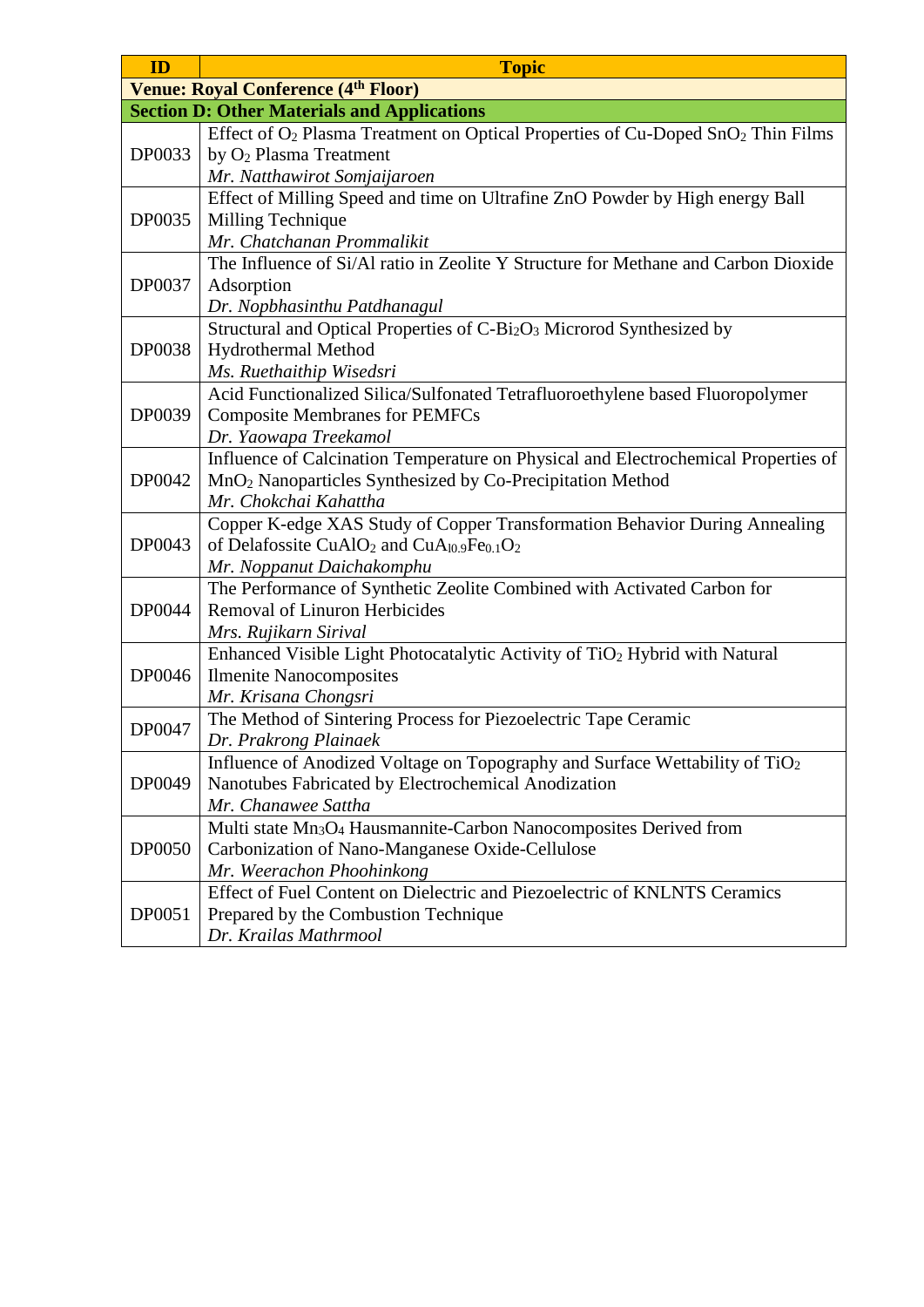| ID            | <b>Topic</b>                                                                                                                                             |
|---------------|----------------------------------------------------------------------------------------------------------------------------------------------------------|
|               | <b>Section D: Other Materials and Applications (continue)</b>                                                                                            |
| DP0053        | Characterization of BiVO <sub>4</sub> Nanoparticles Prepared by Sonochemical Process                                                                     |
|               | Mr. Thanaphon Kansaard                                                                                                                                   |
| DP0056        | Synthesis, Morphology and Optical Properties of Perovskite-Type Oxides LaxSr <sub>1-x</sub>                                                              |
|               | FeO <sub>3</sub> Synthesized by Sol-Gel Auto-Combustion Method                                                                                           |
|               | Mr. Tawat Suriwong                                                                                                                                       |
|               | Preparation of the MAPbBr <sub>3</sub> Perovskite Films by the One-Step Spin Coating                                                                     |
| DP0059        | Method for Solar Energy Conversion Devices                                                                                                               |
|               | Dr. Wirat Jarernboon                                                                                                                                     |
| DP0060        | The Fe <sub>3</sub> O <sub>4</sub> Nanoparticles on Heavy Metals Determination Application                                                               |
|               | Ms. Saiphon Chanpaka                                                                                                                                     |
|               | Effectiveness of Composite Materials Between Chitosan and CaCO <sub>2</sub> from Animal                                                                  |
| DP0061        | Shells                                                                                                                                                   |
|               | Mrs. Pacharee Krongkitsiri                                                                                                                               |
|               | The Organometal Halide Perovskite Films Prepared by DMF Additive in Two-Step                                                                             |
| DP0063        | <b>Ambient Air Solution Processes</b>                                                                                                                    |
|               | Mr. Soe Ko Ko Aung                                                                                                                                       |
|               | Tuning Optical Absorption Property of Core-Shell Structured TiO <sub>2</sub> @Ag Nanowire                                                                |
| DP0064        | and Nanosphere                                                                                                                                           |
|               | Miss. Areeya Kriwongsa                                                                                                                                   |
|               | Tuning Optical and Magneto Optical Properties of Core-Shell Structured Fe@Au                                                                             |
| DP0065        | Nanoparticles                                                                                                                                            |
|               | Mr. Thananchai Dasri                                                                                                                                     |
| DP0066        | Dielectric and Ferroelectric Properties of Piezoelectric Tape PZT-SKN                                                                                    |
|               | Miss. Orapan Hemadhulin                                                                                                                                  |
|               | Luminescence Properties of Dy <sup>3+</sup> ions Doped in B <sub>2</sub> O <sub>3</sub> -Al <sub>2</sub> O <sub>3</sub> -CaO-Na <sub>2</sub> O Glass for |
| DP0067        | <b>Solid State Lighting Applications</b>                                                                                                                 |
|               | Dr. Yotsakit Ruangtaweep                                                                                                                                 |
|               | Radiation Shielding of BaO: WO <sub>3</sub> : Na <sub>2</sub> O:B <sub>2</sub> O <sub>3</sub> Glass System by WinXCom                                    |
| DP0073        | Program in the Range of 1 keV to 100 GeV: Theoretical Calculation                                                                                        |
|               | Mr. Wuttichai Chaiphaksa                                                                                                                                 |
|               | Fabrication and Study on Optical and Photoluminescence Properties of Europium                                                                            |
| DP0075        | Doped in Borate Glasses                                                                                                                                  |
|               | Dr. Kitipun Boonin                                                                                                                                       |
|               | Theoretical Calculation of Mass Attenuation Coefficient and Radiation Shielding                                                                          |
| DP0076        | Parameters of WO <sub>3</sub> -TeO <sub>3</sub> Glasses                                                                                                  |
|               | Miss. Phoorichaya Wiwatkanjana                                                                                                                           |
| <b>DP0078</b> | The Physical and Optical Properties of Glasses from Local Sand in Nakhon Pathom                                                                          |
|               | Province                                                                                                                                                 |
|               | Mr. Watcharin Rachniyom                                                                                                                                  |
|               | Comparative Study of physical, Optical and Gamma-Ray Shielding Properties at                                                                             |
| DP0085        | 662 keV of BaO-La <sub>2</sub> O <sub>3</sub> -B <sub>2</sub> O <sub>3</sub> and BaO-Na <sub>2</sub> O-B <sub>2</sub> O <sub>3</sub>                     |
|               | Dr. Pruittipol Limkitjaroenporn                                                                                                                          |